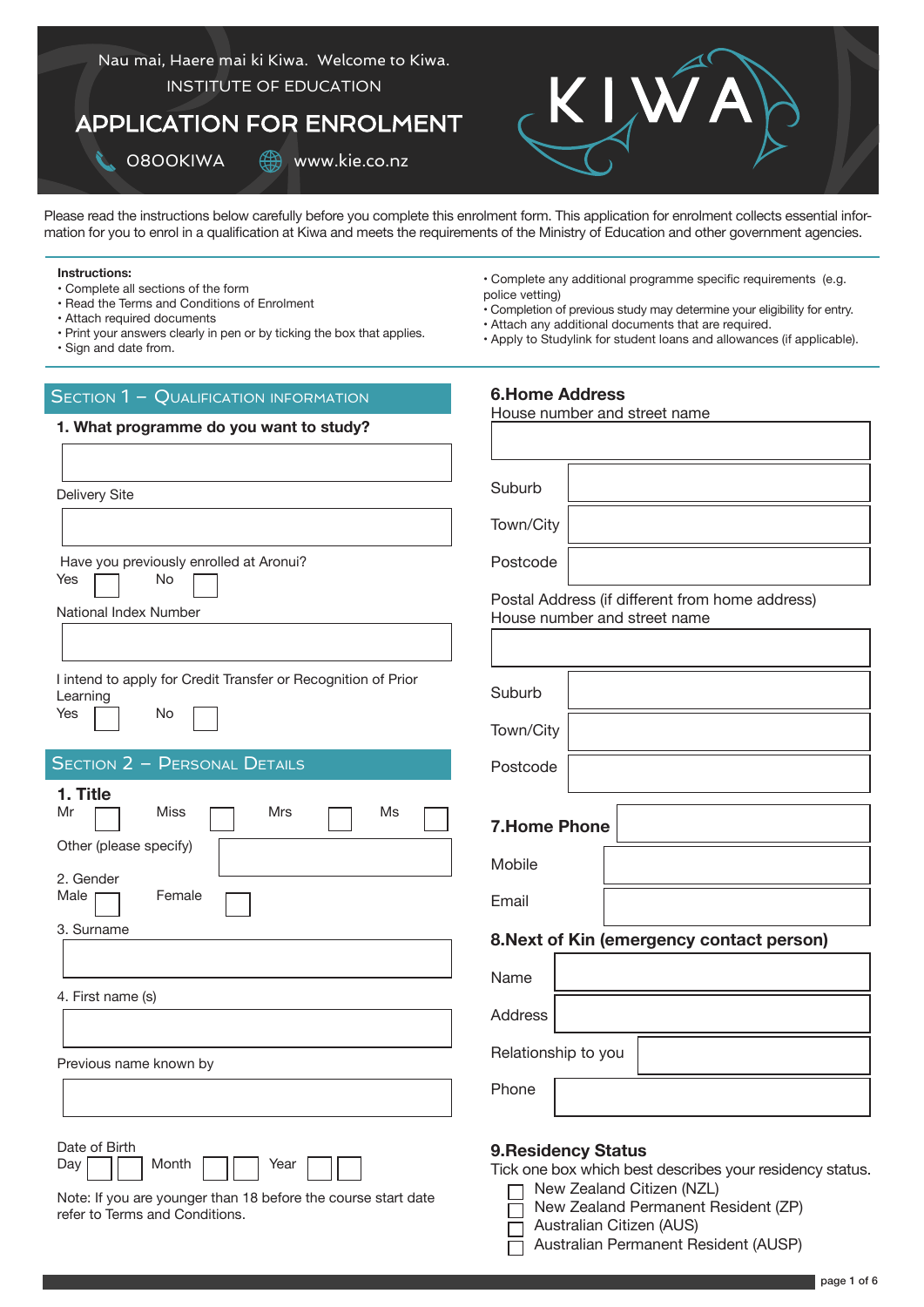### **10. Is your first language English?**

П

Yes **No** 

### **11. Ethnicity:**

What ethnic group(s) do you belong to? (you may choose up to 3)

| NZ European/Pakeha                                             | 111 | Filipino               | 411 |
|----------------------------------------------------------------|-----|------------------------|-----|
| New Zealand Māori                                              | 211 | Cambodian              | 412 |
| Samoan                                                         | 311 | Vietnamese             | 413 |
| Cook Island Māori                                              | 321 | Other Southeast Asian* | 414 |
| Tongan                                                         | 331 | Chinese                | 421 |
| Niue                                                           | 341 | Indian                 | 431 |
| Tokelauan                                                      | 351 | Sri Lankan             | 441 |
| Fijian                                                         | 361 | Japanese               | 442 |
| Other Pacific Peoples *                                        | 371 | Korean                 | 443 |
| British/Irish                                                  | 121 | Other Asian *          | 444 |
| Dutch                                                          | 122 | Middle Eastern         | 511 |
| Greek                                                          | 123 | Latin American         | 521 |
| Polish                                                         | 124 | African                | 531 |
| South Slav                                                     | 125 | Other <sup>*</sup>     | 611 |
| Italian                                                        | 126 |                        |     |
| German                                                         | 127 |                        |     |
| Australian                                                     | 128 |                        |     |
| Other European *                                               | 129 |                        |     |
| * Please specify if "Other Pacific Peoples", "Other European", |     |                        |     |
| "Other Southeast Asian", "Other Asian" or "Other".             |     |                        |     |
|                                                                |     |                        |     |

### **12. Iwi:**

If you identified as New Zealand Māori in question 11, what is the name of your iwi (tribe or tribes) and rohe?

| lwi:  |  |
|-------|--|
| Rohe: |  |
| Iwi:  |  |
| Rohe: |  |
| lwi:  |  |
| Rohe: |  |

### **13. Prior activity:**

What was your MAIN activity or occupation in New Zealand at 1 October 2014?

|  |  | You may tick only one box. |  |  |  |  |
|--|--|----------------------------|--|--|--|--|
|--|--|----------------------------|--|--|--|--|

| Secondary school student                        | 01 |
|-------------------------------------------------|----|
| Non-employed or beneficiary (excluding retired) | 02 |
| Wage or salary worker                           | 03 |
| Self-employed                                   | 04 |
| University student                              | 05 |
| Polytechnic or Institute of Tech. student       | 06 |
| House-person or retired                         | 08 |
| Overseas (irrespective of occupation)           | 09 |
| Private training establishment student          | 10 |
| Wānanga student                                 |    |

### **6. Disability:**

Do you live with the effects of significant injury, long term illness, or disability which may affect your studies? Yes

| 165 | IVO                                                                                                                                                                                       |
|-----|-------------------------------------------------------------------------------------------------------------------------------------------------------------------------------------------|
|     | Hearing<br>Communication<br>Physical/ Mobility<br>Visual<br>Learning<br>Mental Health<br>Head Injury<br>Medical<br><b>Temporary Medical Condition</b><br>Section 3 - Academic information |
|     |                                                                                                                                                                                           |

### **7. Secondary School:**

What was the name of the last secondary school you attended? State "overseas", if applicable.

What was your last year at secondary school?

Your highest achievement may be a School Certificate, or you may have achieved a number of credits on the National Qualifications Framework. Your NZQA Record of Learning shows you how many credits you have.

Tick only one box only

What is the highest level of achievement you hold from a secondary school?

| No formal secondary qualifications             | 09 |
|------------------------------------------------|----|
| Overseas qualification (includes International |    |
| Baccalaureate & Cambridge Exams) *             | 10 |
| 14 or more credits at any level                | 11 |
| NCEA Level 1 or School Certificate             | 12 |
| NCEA Level 2 or 6th Form Certificate           | 13 |
| University Entrance                            | 14 |
| NCEA Level 3 or Bursary or Scholarship         | 15 |
| Other <sup>*</sup>                             | 98 |
| Not known                                      | 99 |
|                                                |    |

Please specify if "Overseas qualification" or "Other".

### **8. Tertiary Study:**

Will this be the first year you have ever enrolled in a Wānanga, Polytechnic, Private Training Establishment, or University either in New Zealand or overseas since leaving school? (Do not include enrolments in STAR, community or hobby classes.)

If you answered "No", please enter the name of the institution you studied at and year of your first enrolment.

Name

Year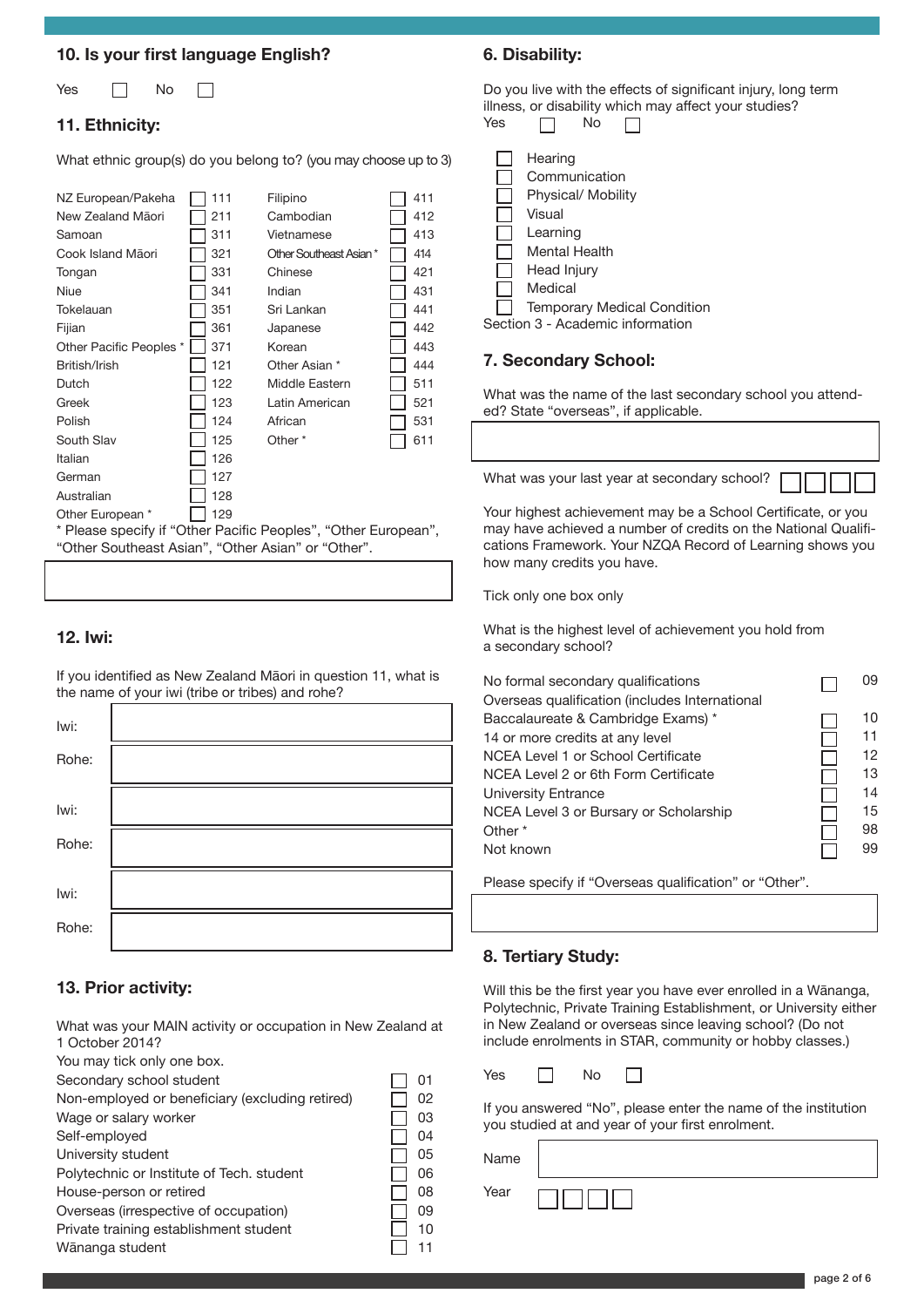| What is the level of your highest successfully completed<br>tertiary qualification?                                                                                                                                                                                                                                                       | <b>SECTION 4 - MARKETING</b>                                                                                                                                                                                                                                                                                                                                                                                                                                                                                           |
|-------------------------------------------------------------------------------------------------------------------------------------------------------------------------------------------------------------------------------------------------------------------------------------------------------------------------------------------|------------------------------------------------------------------------------------------------------------------------------------------------------------------------------------------------------------------------------------------------------------------------------------------------------------------------------------------------------------------------------------------------------------------------------------------------------------------------------------------------------------------------|
| No Qualification<br>Level 1 Certificate<br>Level 2 Certificate<br>Level 3 Certificate<br>Level 4 Certificate<br>Level 5 Diploma<br>Level 6 Diploma<br>Level 7 Bachelor<br>Level 8 Honors/ Postgraduate<br>Level 9 Masters<br>Level 10 Doctorate<br>Where did you complete your highest tertiary qualification?<br>New Zealand<br>Overseas | Tick one box only<br>Why did you choose to study at Kiwa?<br>It is a Maori organisation<br>The leaning environment is culturally and whanau<br>orientated<br>The timing of classes suits me<br>The location suits me<br>The programme is free<br>What is your goal in enrolling on the programme?<br>To gain general knowledge<br>To learn more about Maori language and culture<br>To prepare myself for higher level study in the future<br>To learn how to set up a business<br>To gain employment after completion |
| What year do you expect to complete the academic require-<br>ments necessary to graduate from your qualification?<br>Year<br>17. Fee Payment Options:<br>Not applicable<br><b>TIA</b><br><b>Student Loan</b><br>Cash/ Cheque<br><b>Credit Card</b>                                                                                        | In what way/s did you find out about enrolling at Kiwa?<br>Recommended by a whanau (family) member<br>Event that Kiwa was involved in<br>Information fro Kiwa staff/ student/ friend/ school<br>Kiwa website<br>Advertising - Brochure<br>High School presentation<br><b>Careers Advisor</b><br>Other<br>Other (please specify)                                                                                                                                                                                        |
| Note: Please check your eligibility for student loans and allow-<br>ances with Studylink.<br>Client No. (Studylink/ Winz No.)                                                                                                                                                                                                             |                                                                                                                                                                                                                                                                                                                                                                                                                                                                                                                        |

**Have you:**

**Answered all questions?**

888888888888

- **Attached your verified copies of identification documentation (verified passport/ birth Certificate)?**
- **Received and read the Terms and Conditions of Enrolment?**
- **Signed and dated the enrolment form?**
- **Applied for your student loans and allowances (if applicable) with studylink?**

### REMINDERS **DECLARATION**

### **Read the Terms and Conditions of Enrolment carefully before signing this declaration.**

I have read and accept the Terms and Conditions of Enrolment.

I understand that if material information is withheld or information provided by me is subsequently found to be false or inaccurate, my enrolment may be cancelled.

I agree to receive electronic messages from Aronui, including marketing and relevant third party goods and/or services.

I understand that completing this enrolment form does not guarantee a place on the programme until I receive an acceptance letter from Aronui confirming that I have been accepted.

Signature:

Date: \_\_\_\_\_\_\_\_\_\_\_\_\_\_\_\_\_\_\_\_\_\_\_\_\_\_\_\_\_\_\_\_\_\_\_\_\_\_\_\_\_\_\_

Day Month Year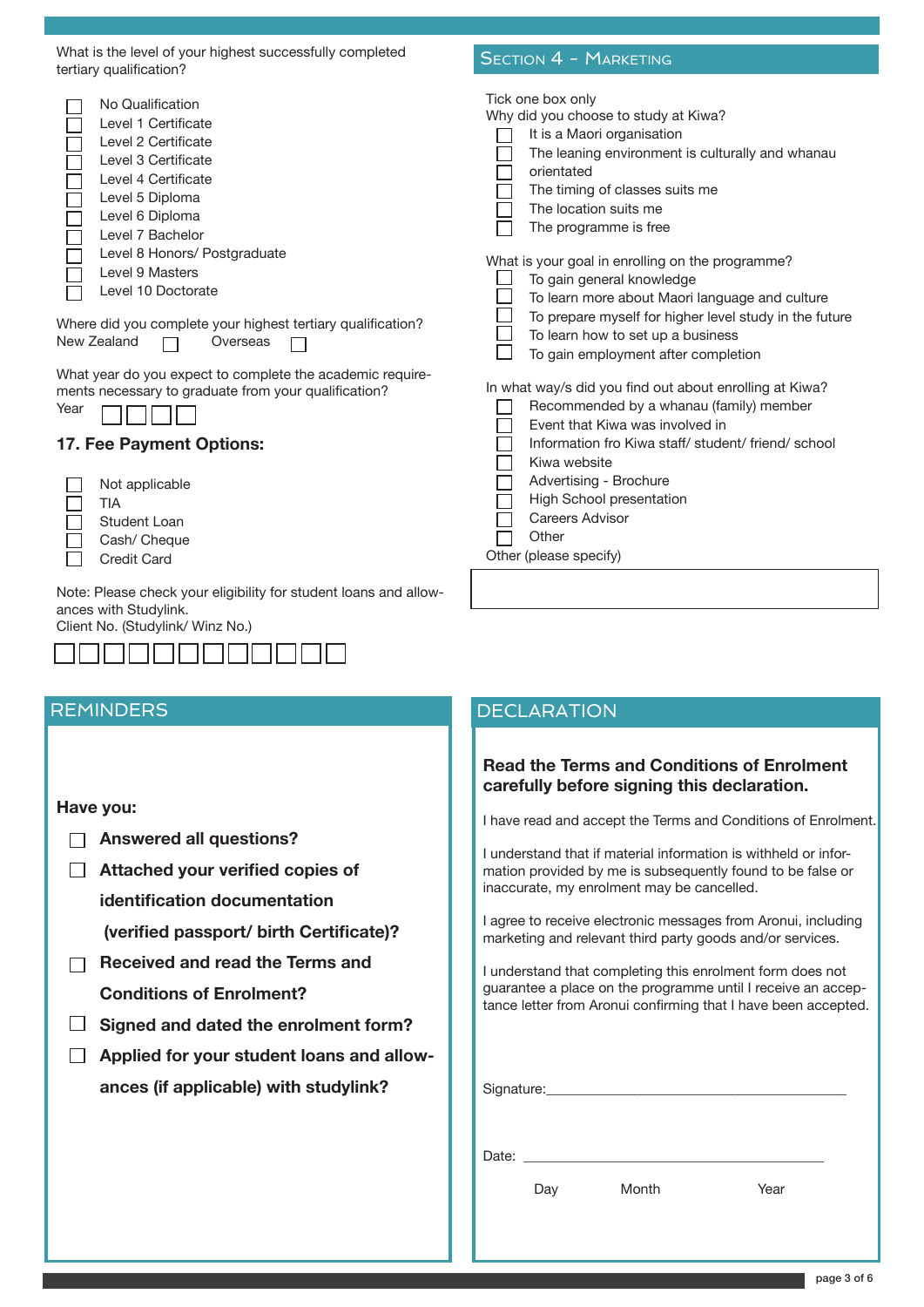### **Documentation**

To qualify as a domestic student, and to be entitled to the Government tuition subsidy, you must be a citizen of New Zealand (including students from the Cook Islands, Tokelau, or Niue who have New Zealand citizenship) or a permanent resident of New Zealand or a citizen or permanent resident of Australia residing in New Zealand. You must provide evidence of citizenship or permanent residency and to do so you must produce one of the following:

• a birth certificate with place of birth stated as New Zealand, Cook Islands, Tokelau, or Niue

- a New Zealand or Australian passport
- a statement of Whakapapa, including date of birth, counter

• signed by a kaumatua for NZ Māori (if not registered at birth or over 60 years of age)

- a certificate of citizenship or letter of confirmation
- an overseas passport with permanent residence visa
- an active NSI
- an assertion through DIA identify verification (RealMe®).

If you have supplied a National Student Index number on this enrolment form, and your NSI status is Active, it is considered that you are the legitimate owner of the claimed identity.

You can bring the original documentation to the enrolment desk, alternatively please provide a certified copy. This means a photocopy of your original document, signed as being a true and accurate copy by a Justice of the Peace (JP), Barrister or Solicitor, Notary Public, Court Registrar or Deputy Registrar, Member of Parliament, Land Transport New Zealand, Public Trust, or local authority employee designated for this purpose. When a learner is in a remote community and unable to access a person listed in the Oaths and Declarations Act, a member of the New Zealand Police, school principal, minister of religion, or general practitioner is acceptable.

**Please note**: that your name, date of birth and residency as entered on this enrolment will be included in the National Student Index, and will be used in an authorised Information matching programme with the New Zealand Birth Register. For further information please see: http:// nsi.education.govt.nz/home.aspx

### **Under 18 years of age**

If you are under 18 years old and enrolling on a fee paying programme, please complete a parental consent form. It is available from the Office.

### **Eligibility for student loans and allowances**

It is your responsibility to check if you will be entitled to loans and allowances through StudyLink.

Please check your eligibility with StudyLink before completing the enrolment form. You can visit their website at: http://www.studylink. govt. nz/ for more information.

### **Fees**

The course fee list is available from the office and you will need to read these to establish if fees apply to the course you intend to enrol in. By signing this enrolment form you agree to pay all fees (if applicable) as they are due, and to meet late fees and collection charges associated with debt recovery. The policy on fees, withdrawals and refunds is also available from the office.

Academic records and certificates will be issued to you once all fees have been paid in full or any outstanding manuals or resources owned by Aronui have been returned.

### **Refunds**

To be eligible for a refund you will need to meet the following criteria:

| 15 working days<br>after the start date | 15 working days<br>after the start date           | 15 working days<br>after the start<br>date                                    |
|-----------------------------------------|---------------------------------------------------|-------------------------------------------------------------------------------|
| Before the cut-off<br>date              | 100%                                              | No results entered<br>on academic<br>record                                   |
| After the cut-off<br>date               | No refund and<br>liable for outstand-<br>ing fees | Results will be en-<br>tered on academic<br>record and NZQA<br>units recorded |

### **Withdrawals**

The following are the cut-off dates and deadlines for the processing of early withdrawals:

| Number of programme weeks<br>(regardless of the mode of<br>delivery) | Cut-off dates for Early With-<br>drawals |
|----------------------------------------------------------------------|------------------------------------------|
| For 36-40 week programmes                                            | 20 working days after the                |
| (regardless of mode of delivery)                                     | start date                               |
| For 18-20 week programmes                                            | 10 working days after the                |
| (except noho)                                                        | start date                               |
| For noho based 18 week or 24                                         | 15 working days after the                |
| week programmes                                                      | start date                               |

### **Regulations**

You agree to abide by the regulations and policies of Aronui. **Research/Surveys**

In signing this enrolment form, you understand that you may be approached in the future to participate in relevant ATTC-related research and have the right to refuse to participate if approached.

### **Privacy**

Privacy – ATTC collects and stores information from this form to: • Manage the business of ATTC.

• Comply with the requirements of the Education Act 1989 and other legislation relating to maintenance of records and accountability for public funding.

• Supply information to government agencies and other organisations as set out below.

• In signing this enrolment form you authorise such disclosure on the understanding that ATTC will observe the conditions governing the release of information, as set out in the Privacy Act 1993, the Education Act 1989 and other relevant legislation. You may see any information held about you and amend any errors in that information. To do so, contact a Student Support Manager.

### **Supply of Information to government and other organisations**

ATTC supplies data collected on this form to government agencies, including:

- The Ministry of Education.
- The New Zealand Qualifications Authority.
- The Tertiary Education Commission.
- The Ministry of Social Development (in relation to student loans and allowances) and Inland Revenue (student loans).

• Immigration New Zealand and the Ministry of Business, Innovation and Employment (for those who are not New Zealand citizens or permanent residents).

• Agencies that support particular students through scholarships, payments of fees or other awards (if you are a recipient of one of these awards).

Your personal details (name, date of birth, and residency) as entered on this form will be included in the National Student Index, if not already registered, and may be used in an authorised information matching programme with the New Zealand Birth Register.

The government agencies above may supply data collected on this form to Statistics New Zealand for the purposes of integrating data with data collected by other government agencies, subject to the provisions of the Statistics Act 1975. Integrated data is used for the production of official statistics, to inform policy advice to government and for research purposes.

In handling data supplied by you on this form, the government agencies are required to comply with the provisions of the Privacy Act 1993.

When required by law, ATTC releases information to government agencies such as the New Zealand Police, Department of Justice, Ministry of Social Development, and the Accident Compensation Corporation (ACC).

Information collected on this form may be supplied to other education organisations for the purpose of verifying academic records.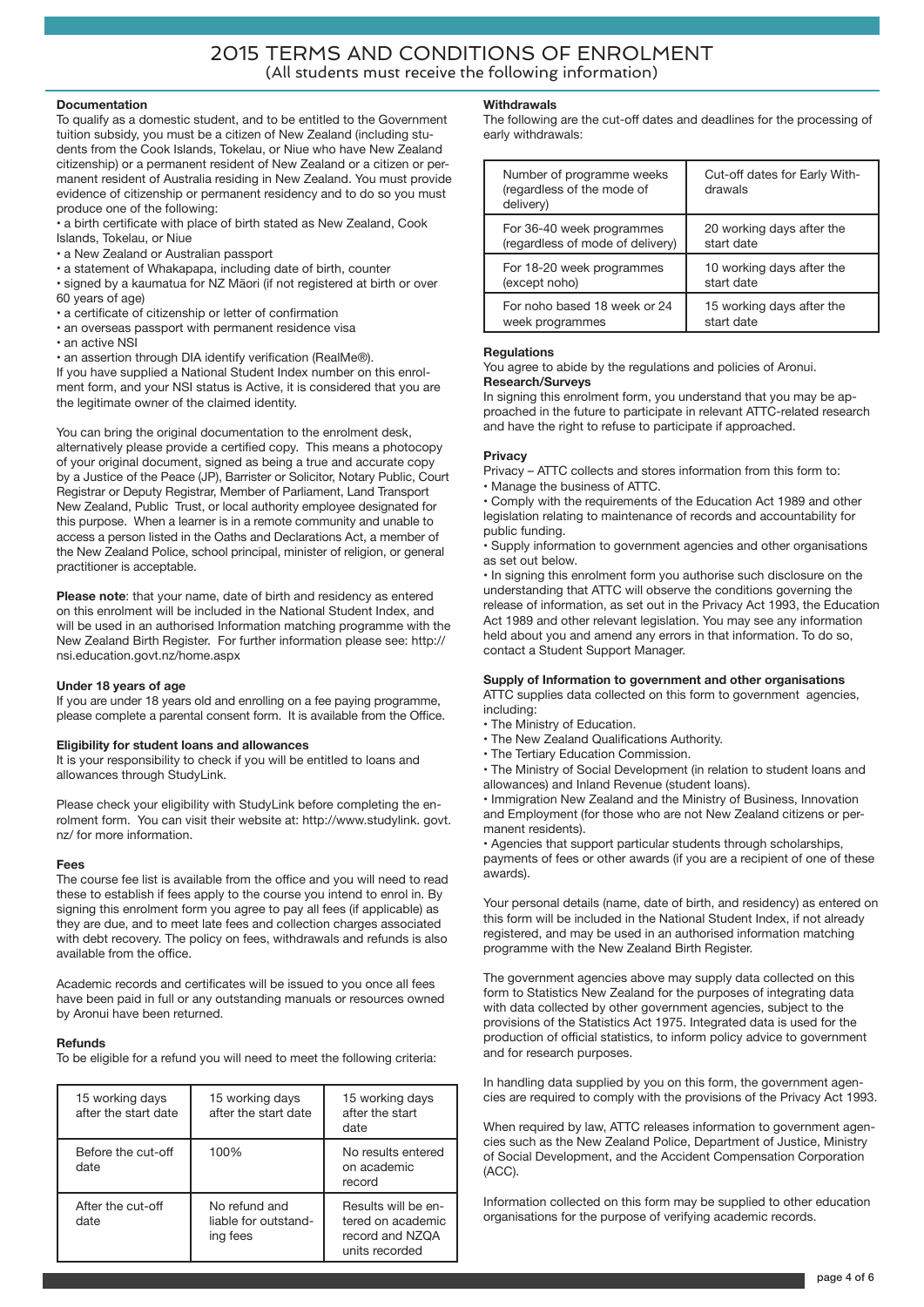OFFICE USE ONLY | APPLICATION ACCEPTANCE SECTION

| <b>Programme Name:</b>                                             | <b>TAKE 2 ENROLMENT SECTION</b>                            |
|--------------------------------------------------------------------|------------------------------------------------------------|
| <b>Tutor Name:</b>                                                 | <b>MOE CODE:</b>                                           |
| Signature:                                                         | <b>Administrator Name:</b>                                 |
|                                                                    |                                                            |
|                                                                    | Signature:                                                 |
| Date:<br><b>Month</b><br>Year<br><b>Day</b>                        |                                                            |
|                                                                    | <b>Start Date:</b>                                         |
| <b>Evidence attached (Academic Records/ Record</b><br>of Learning) | <b>End Date:</b>                                           |
| <b>No</b><br><b>Yes</b><br>$\Box$<br>$\Box$                        | <b>Student ID Number:</b>                                  |
| <b>Checklist attached where compulsory</b>                         | Date:                                                      |
|                                                                    |                                                            |
|                                                                    |                                                            |
| <b>DELIVERY SITE ADMINISTRATION</b><br><b>SECTION</b>              | STUDENT ENROLMENT VERIFIED AND<br><b>CHECKED IN TAKE2:</b> |
| Internal programme code:                                           | <b>Administrator Name:</b>                                 |
|                                                                    |                                                            |
| <b>Site Administrator's Name:</b>                                  | Signature:                                                 |
|                                                                    |                                                            |
| Signature:                                                         | Date:<br><b>Month</b><br>Year<br><b>Day</b>                |
| Date:<br>Year<br><b>Month</b><br><b>Day</b>                        |                                                            |